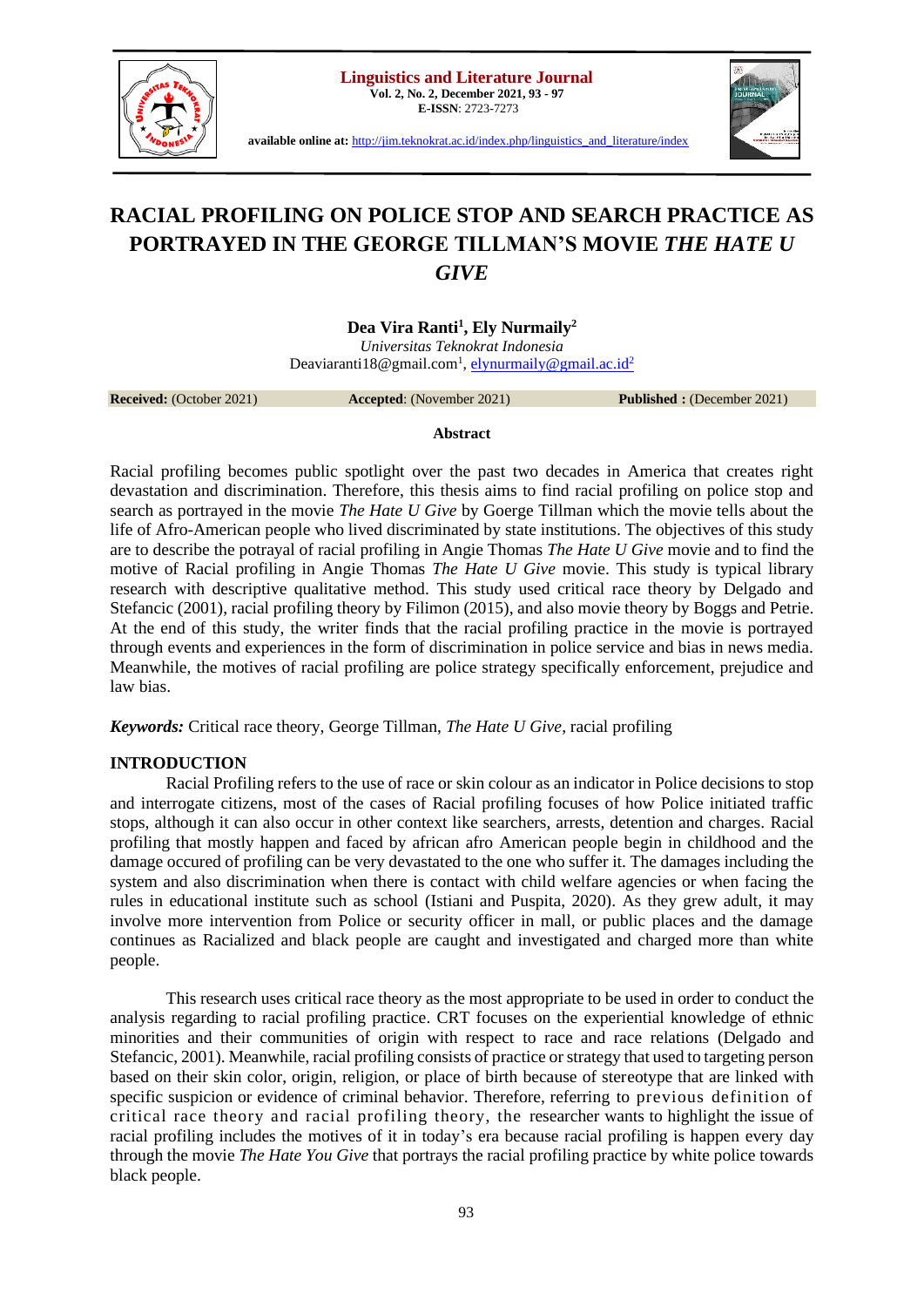#### **Racial Profiling**

Racial profiling is known as the use of race or skin colour as an indicator for Police officer to stop and interrogate black people. It is a strategy of identifying or detaining person based on race rather than specific case of criminal activity and evidence (Jones D. P., 2017). Filimon stated that racial profiling is a practice that disproportionately affects people of color, poor or homeless in several ways. It leads to discrimination and brutality towards minority through white supremacy system of control and domination. Refers to him, racial profiling is considered as police abuses that could perceive as state violence. According to the data provided in the study based on Bureau of Justice Statistics' report on the "*Prevalence of Imprisonment in the U.S. Population, 1974-2001"* that one of three young African-American men will serve time in prison, and if the current trends continue, and happen in some cities, thus, more than half of all young black men are currently under correctional control in prison or jail, on probation or parole (Filimon, 2015).

#### **Movie Analysis**

Movie could be a tool to learn and understand things surround the society such as history and biography. According to Jowet in Alviniyanti (Alviniyanti, 2019) movie has such powerful instrument to spread and generate ideas and messages. It could portrayed the landscape of reality. It is supported by Del Casino and Hanna (Del Casino and Hanna, 2000) that movie could representation form of certain national identity. Therefore, analyzing movie is important to see portrayal of racial profiling that commonly happen in the US since movie could be form of mass media that conveying certain picture of reality. Moreover, Diawara in Alviniyanti (Alviniyanti, 2019) stated that several movies often assigned black people as slaves, people in the kitchen, or criminals on the screen. Meanwhile white people act as the main characters who commit racism (Mahendra and Amelia, 2020). This racism issue could be said it can raise both in reality and movie since movie is a depiction of reality (Suprayogi and Pranoto, 2020).

#### **METHOD**

In this study, the researcher applies descriptive qualitative method since the data are in the form of sentence not numeric. Descriptive research is data collected in the form of written or spoken words, pictures, and does not use numbers (Cenita and Nurmaily, 2020). According to Kardiansyah (2016) that the data in qualitative research are texts including narrations and dialogues. This research focuses on the object of the analysis as the main source of data (Kuswoyo and Siregar, 2019). It is supported by Rido (2015) that descriptive qualitative method is not focus in number. In the other word, the data are derived from the words, sentences, dialogues, and statements of the novel, which concern the objectives of the study since according to Mohajan in Setri and Setiawan (2020) qualitative research consists of process to make world visible as stated by. It is also stated by Aryangga & Nurmaily (2017), qualitative is the analysis based on constructivist perspective that involves human experience that has been historically or socially constructed. Descriptive research only describes situations or events, this research does not seek or explain relationships, test hypotheses or make predictions (Farras and Nurmaily, 2020). In this research, dialogue and narration are collected through movie script. The script is useful to facilitate the researcher in collecting the data (Pranoto and Afrilita, 2018). Besides script, based on Afrianto (2018) that books, articles, and journal also included as text source of data. Further, the data can be synthesized with the theory to find and define the pattern, and to define significant points (Samanik and Lianasari, 2016). This research is library research as the data collecting technique by reading the data source comprehensively and identifying the data related to the racial profiling discrimination (Amelia and Dintasi, 2017). This method is used to draw understanding about literary work and its correlation with the existing phenomenon in society includes psychology issue (Heaverly and Kasih, 2020).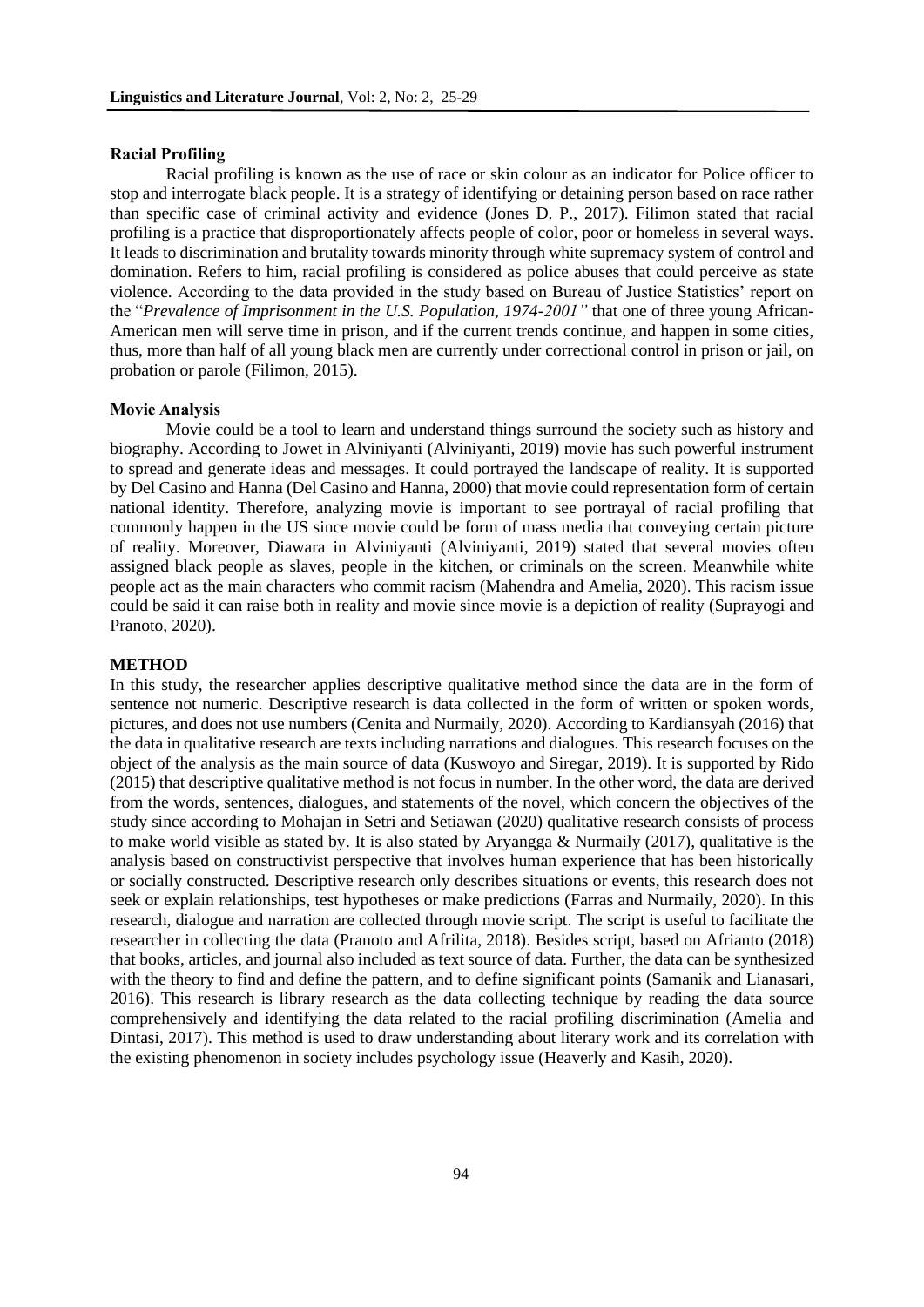Based on the CRT and racial profiling theory, the findings are divided into two: the portrayal of racial profiling and the motives of racial profiling. Each finding category is divided into several parts as it is explained above.

# **The Portrayal of Racial Profiling Practice Discrimination in Police Service**

In the minute of 00.01.25, the racial profiling is portrayed through the main character's family, Starr's family, when her father tried to explain to his children about their social position as black among society, especially in front of police. Police treat black people harshly although they do not really doing mistakes. The way Starr's father educated his children indicating that racial profiling frequently experienced by black people. It is in line with Filimon (2015) that stated racial profiling is unconstitutional policing strategy since it violates victims' constitutional rights against unreasonable search and arrest.

# **Racial Bias in Media**

In the minute of 01.17.23, the racial profiling is portrayed through the news scene in the movie that reported about the racial profiling done by the cops. The news maker created the news line as the police was the victim. The news subjected black people were the crime sources just because criminal statistics data that shows certain minorities are often disproportionately arrested or convicted for crime (Cleary, 2002).

## **The Motives of Racial Profiling Police Strategy: Enforcement**

This enforcement strategy includes the way police forced black people to admit something that they did not do, and their arrogances when arresting black people. The movie clop below portrays the incident when Khalil interrogated by the police about what he did at that night. In the minutes of 01.12.22 shows Starr's father almost arrested because he almost fought with King Lord. Without asking he complete condition and listen to Starr's father explanation, the police directly pushed Starr's father against the wall without a fight from Starr's father. It is in accordance with theory racial profiling based on Jones (2017) that stated racial profiling consists of practice or strategy that used to targeting person based on their skin color because of stereotype that are linked with specific suspicion or evidence of criminal behavior rather than investigating it with evidence.

# **Racial Prejudice**

In another scene it is explained the motive of racial profiling practice done by police towards black people that regarding to police rules and regulation to handle black people who are arrested on the road. It is closely related to the applicable law in their institution. It is clearly seen through the scene in the minute 01.34.16. The way Uncle Carlos mentioned the word **"if"** in **A lot goes through a cop's mind when they pull someone over. Especially if they have to get into a pissing contest with the driver about why the stopped him. If sets off an alarm. The officer thinks "are they hiding something? Is the car stolen?" (The Hate U Give Movie**  Script, 2018), indicating that police taking the decision to pull over someone is not based on evidence but it more likely based on their approximation instinct, and it is called as racial prejudice motive because black people are minority community that associated with criminal behavior (Cleary, 2002).

## **Law Bias**

In this part, law bias acts to discriminate black people in front of the law institution. In which government law protects white people no matter what crime they had done before. At the end of the story, the police who murdered Khalil was free and did not get any punishment from the police institution. It is seen through the scene when black people did long march to protest for Khalil's justice in the minute of 01.45.56.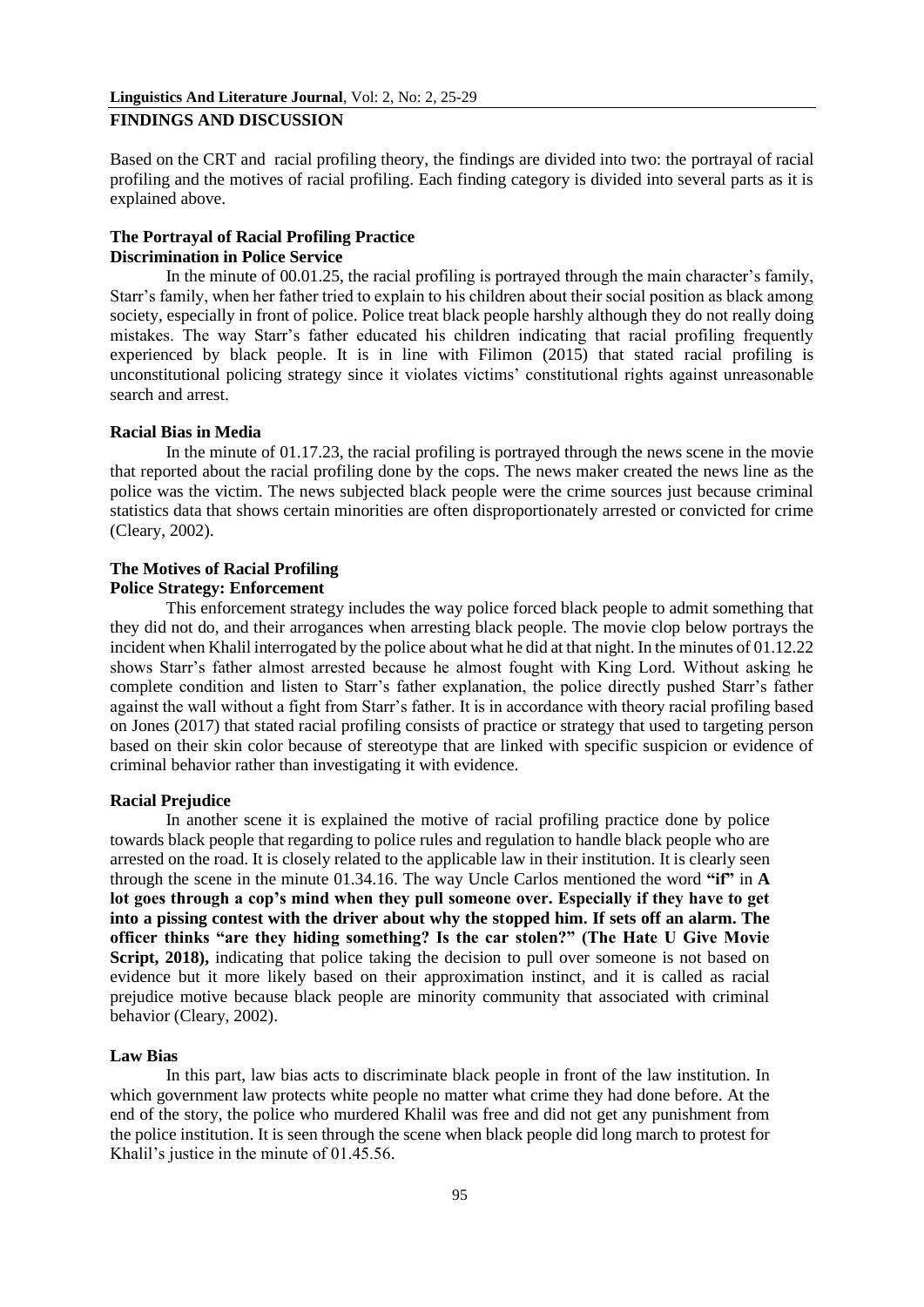### **CONCLUSION**

The portrayal of racial profiling in *The Hate U Give* movie is portrayed through characters' point of view and the events experienced by the characters. From the characters' point of view, the racial profiling practice is explained through discrimination in police service. It is portrayed when Starr's father socialized how to do when his children later on face a moment of police stop and search. It is indirectly explained that Starr's father had ever experience that kind of racial profiling before and he did not want his children became the victims of police brutality in the police search and stop. The racial profiling practices are also portrayed through racial bias in media, when a News channel reported how they took aside to the white people such as police and law institution.

Meanwhile, the motives of racial profiling done by the police in the movie are because police strategy in handling black people through enforcement, since black people are often associated with criminal behaviors such as drug dealers. Besides, racial prejudice also treated black people different than white people. Lastly, law bias became the motive of racial profiling that injured black people as minority.

## **REFERENCES**

- Afrianto. (2018). Poem from Linguistic Point of View. Linguistics, Literature, & Language Teeaching Series: An Overview of Current Issue in Literature, Linguistics, and Language Teaching. Universitas Indonesia.
- Alviniyanti, R. (2019). *Racism on Spike Lee's Blackkkansman Movie: A Critical Discourse Analysis.* Malang: Universitas Maulana Malik Ibrahim.
- Amelia, Dina & Dintasi, Febri Diantika. (2017). *Ephebophilia Suffered by the Main Character in the Novel Lolita by Nabokov. Teknosastik: Jurnal Bahasa dan Sastra, 15*(2),81-86.
- Aryangga, Afri & Nurmaily, Ely. (2017). *Women's power and stereotype denial in Pocahontas movie. Teknosastik: Jurnal Bahasa dan Sastra, 15*(1), 46-52.
- Cenita, L., & Nurmaily, E. (2020). Methaporical Expression in Emily Dicknison's Poems. *Linguistics and Literature Journal, 1*(1), 46-54
- Cleary, J. (2002). Racial Profiling Studies in Law Enforcement Issues and Methodology. *Minnesota House of Representative Research Department*, 3-19.
- Del Casino, J., & Hanna, S. P. (2000). Representations and Identities in Tourism Map Spaces. *Progress in Human Geography, 24(1)*, 23-46.
- Delgado, R., & Stefancic, J. (2001). *Critical Race Theory: An Introduction.* New York and London: New York University Press.
- Filimon, L. M. (2015). Police Practice in New York: Between Racial Profiling, Discrimination and Unconstitutionality. *Series VII: Social Sciences*, pp. 189-200.

Faras,P & Nurmaily, E. (2020). A Semiotic Analysis on Eldorado Poem by Edgar Allan Poem. *Linguistics and Literature Journal, 1*(1), 78-84.

Heaverly, Aralia & Kasih, Elisabeth Ngestirosa. 2020. *Jane Austen's View on the Industrial Revolution in Pride and Prejudice.* Jurnal Ilmiah Mahasiswa: Linguistics and Literature Journal, 20(1), 1-16.